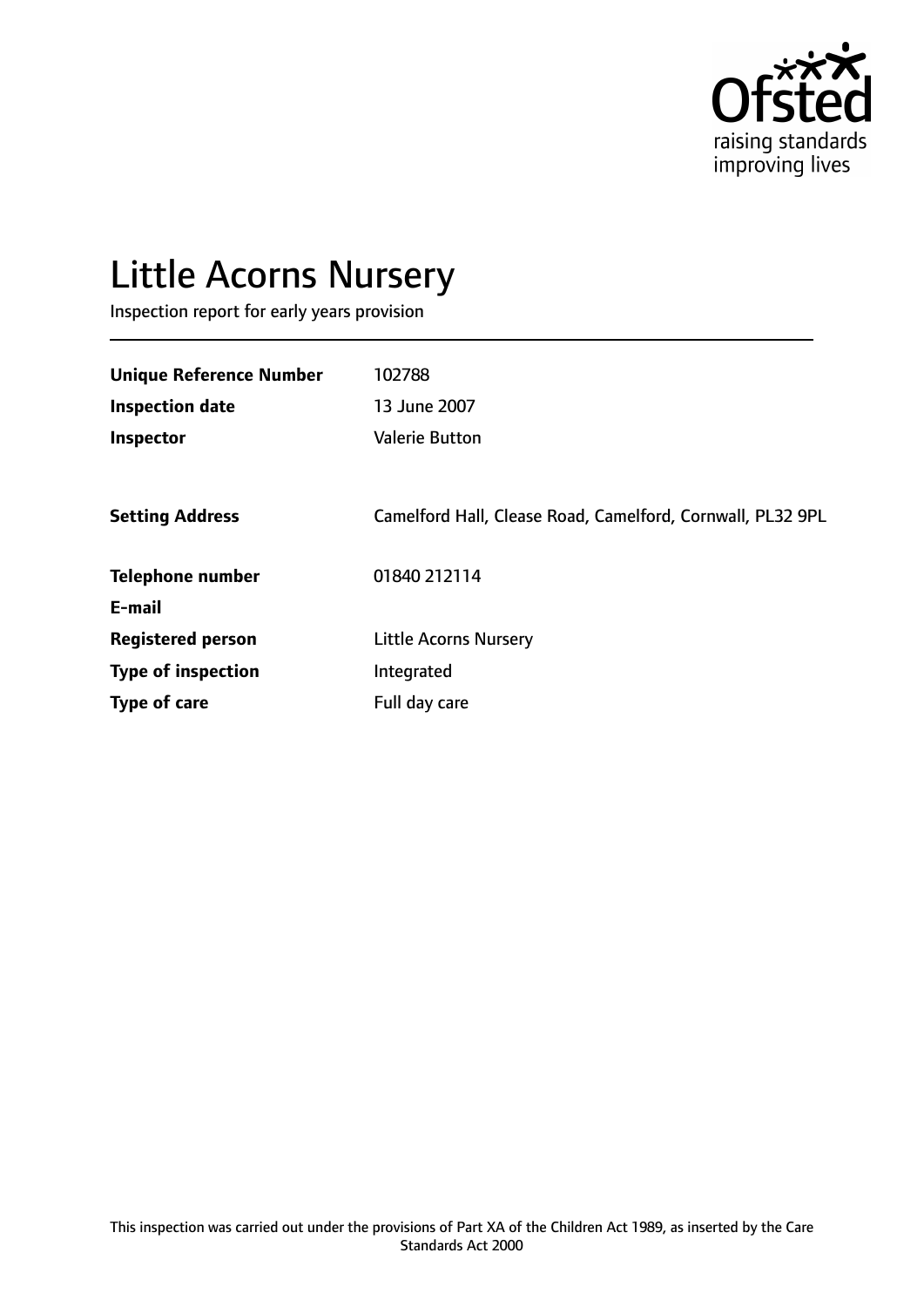## **ABOUT THIS INSPECTION**

The purpose of this inspection is to assure government, parents and the public of the quality of childcare and, if applicable, of nursery education. The inspection was carried out under Part XA Children Act 1989 as introduced by the Care Standards Act 2000 and, where nursery education is provided, under Schedule 26 of the School Standards and Framework Act 1998.

This report details the main strengths and any areas for improvement identified during the inspection. The judgements included in the report are made in relation to the outcomes for children set out in the Children Act 2004; the National Standards for under 8s day care and childminding; and, where nursery education is provided, the *Curriculum guidance for the foundation stage.*

The report includes information on any complaints about the childcare provision which Ofsted has received since the last inspection or registration or 1 April 2004 whichever is the later.

## **The key inspection judgements and what they mean**

*Outstanding: this aspect of the provision is of exceptionally high quality Good: this aspect of the provision is strong Satisfactory: this aspect of the provision is sound Inadequate: this aspect of the provision is not good enough*

For more information about early years inspections, please see the booklet *Are you ready for your inspection?* which is available from Ofsted's website: *www.ofsted.gov.uk.*

## **THE QUALITY AND STANDARDS OF THE CARE AND NURSERY EDUCATION**

On the basis of the evidence collected on this inspection:

The quality and standards of the care are satisfactory. The registered person meets the National Standards for under 8s day care and childminding.

The quality and standards of the nursery education are good.

## **WHAT SORT OF SETTING IS IT?**

There has been a playgroup in Camelford for more than 30 years. A committee of parents, and interested others, manages the provision. It was decided to change the name of the group to Little Acorns Nursery in 2006. The nursery operates from designated rooms, in Camelford Hall. Accommodation comprises a play room, a quiet room, a lobby area, toilet facilities and office areas. The kitchen used is the main hall kitchen.

There are currently 23 children, aged from 2 to 5 years old, on roll. This includes 13 children who receive funding for their nursery education. The setting supports children with disabilities and additional learning needs, as well as children for whom English is an additional language.

The nursery opens during school term times; currently from 09.00 to 15.00 on Mondays and Fridays and from 09.00 to 13.00 on Tuesdays, Wednesdays and Thursdays. On Thursday morning a 'Stay 'N' Play Brunch Club', managed by the committee of the nursery, runs in the main hall; staff aim to take it in turns to join this group for part of the morning.

There are four staff currently working at the nursery. The manager and the deputy manager of the group both have NVQ qualifications to Level Three ; another member of staff is qualified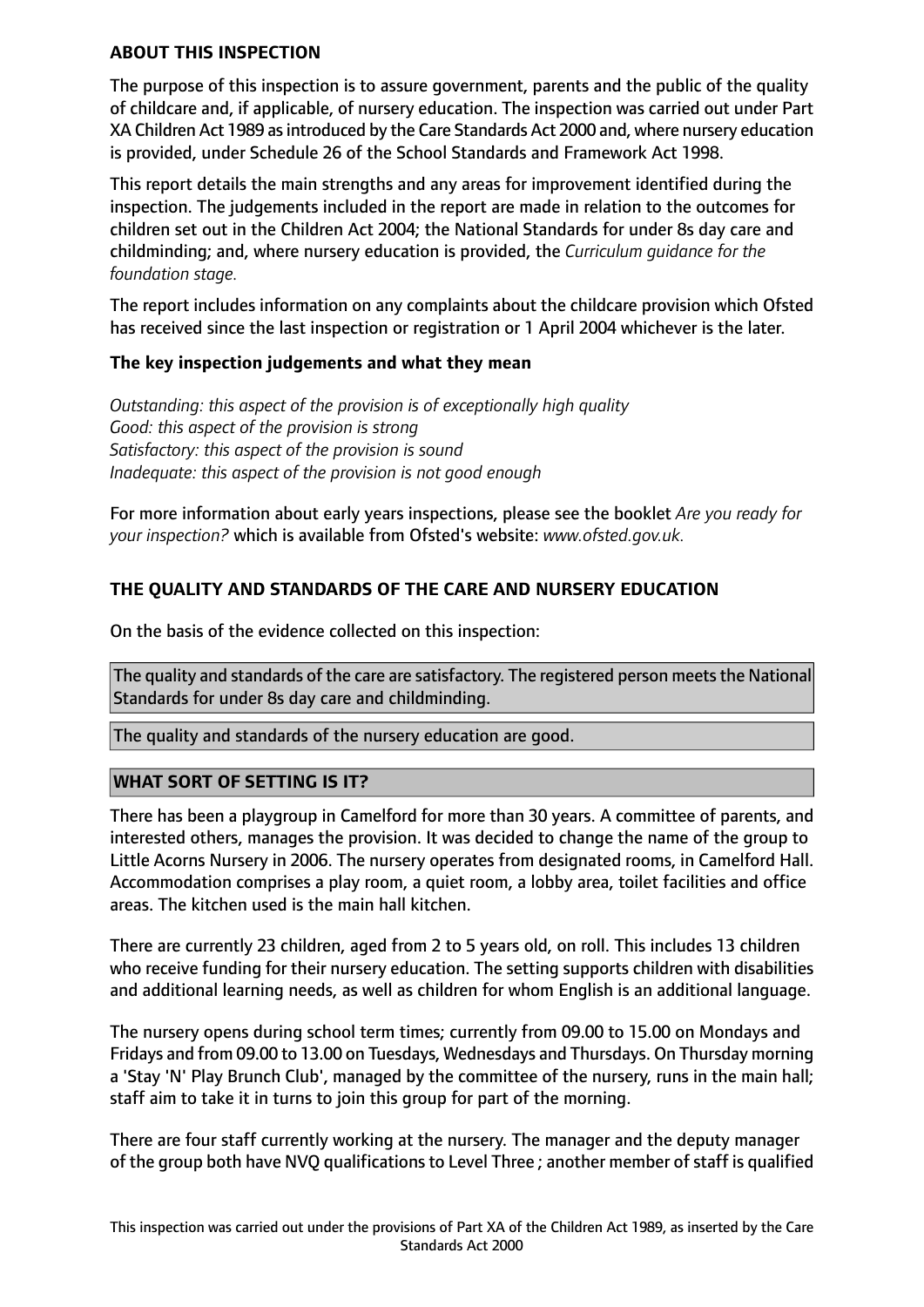to Level Two; another is working towards a Level Three qualification. The setting receives support from the Local Authority and the Pre School Learning Alliance.

## **THE EFFECTIVENESS OF THE PROVISION**

## **Helping children to be healthy**

The provision is satisfactory.

Children's health issafeguarded by staff who hold current first aid certificates, complete accurate accident and medical records and carefully note information about children's health and dietary needs. The premises are spotlessly clean.

Children are encouraged to become independent with self-help skills, for example, washing their hands after visiting the toilet or before eating. They are taught the reasons why this is important. However, facilities do not support good hand-washing procedures.

Children enjoy healthy snacks. They enjoy making 'smoothies', delighting in preparing the fruit and operating the 'smoothie maker'; such activities teach children the importance of a healthy diet, for example, by eating a variety of fruits. Children benefit from ready access to drinks of water, which they can freely enjoy throughout the sessions.

Children benefit from fresh air and exercise. Use of the outside play area is maximised for large physical development activities. There is good teaching in this area from adult-led activities and children also enjoy good opportunities to freely practise their skills.

## **Protecting children from harm or neglect and helping them stay safe**

The provision is satisfactory.

Children enjoy playing in premises that are well-maintained, both indoors and out. They benefit from the very hard work undertaken to make the outside play area safe, for example, with safety surfaces and large shades to shelter under from sun or rain. Premises are well-organised to ensure they are safe for children's play. Good systems are in place to ensure that play resources are clean and safe for children's use. Staff supervision of the children is very diligent. Regular risk assessments are undertaken and there is a daily checklist to be followed, in order to ensure that there are no hazards present. Children are taught how to keep themselves safe, for example, by not running indoors and by using scissors safely. All these measures support the children's safety very well. There are effective systems to record visitors to the setting, and staff are very vigilant. However, the nursery has not yet fully considered whether sufficient procedures are in place to prevent unwelcome intruders entering the premises unnoticed. Good initiatives are undertaken, with children and parents, to highlight safety issues and develop safety measures, for example, 'Child Safety Week' includes opportunities to learn about beach safety, fire procedures and safety in the home. Local police and paramedics visit and there is a fun quiz for parents on safety matters.

Children are well-protected. The consistent staff team knows children and their families well. Child protection procedures and guidance are in place. There is a designated member of staff with responsibility for this area and staff are aware of their responsibilities.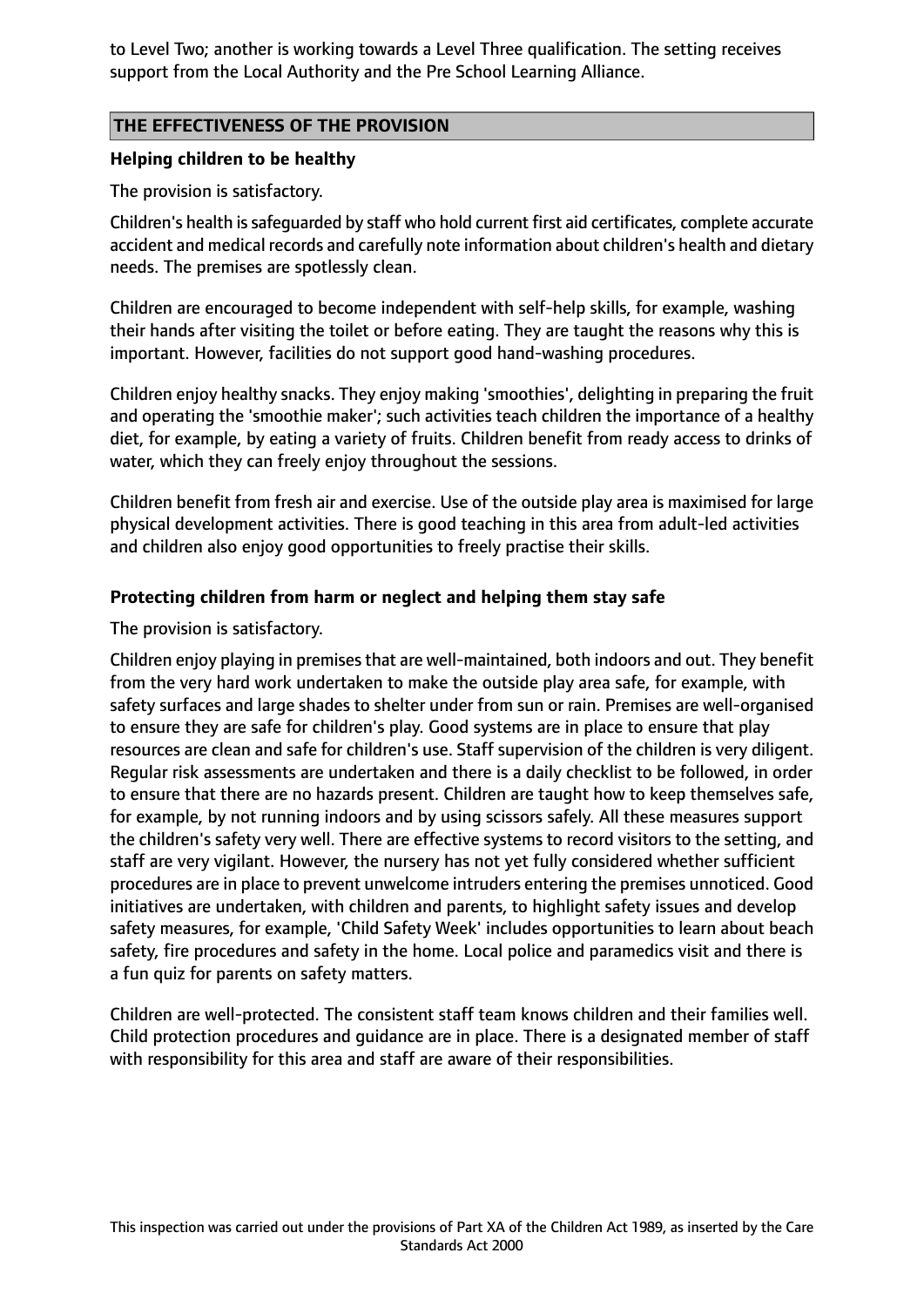# **Helping children achieve well and enjoy what they do**

The provision is good.

Children have a good time in the setting. They settle quickly to play with the well-presented resources. Young children become confident and are helped by sensitive, caring and well-organised staff. Good use is made of the Birth to three matters framework when planning activities for young children and when assessing their progress. Children develop good attitudes to learning. All children enjoy the welcoming atmosphere and the well balanced programme of activities provided.

# Nursery Education

The quality of teaching and learning is good. Children are making good progress towards the early learning goals in all six areas of learning. They are supported by a well-led and extremely enthusiastic staff team who have a secure and thorough understanding of the Foundation Stage Curriculum. Staff plan a stimulating environment and present a balanced curriculum which provides suitable challenge to all children. They use appropriate methods to help children to learn; for example, presenting activities to children on a one-to-one basis or in small groups; this makes very good use of staff time and resources. Staff are aware of the need to ensure that good use is made of the first part of the sessions, when they feel children are particularly receptive to learning. The first parts of sessions offer children excellent learning experiences, supported by very good teaching. Good efforts are made to vary activities to match children's varying levels of ability. However, some other parts of the session do not sustain all the children's interest, this is with particular regard to whole group times. Children benefit from the well implemented assessment system. The frequent, relevant observations are used to complete useful assessments of the children's learning and progress and also to inform the immediate planning.

Children make marks and write in many of their freely chosen activities, for example, in the 'Travel Agent's' role play area or outside; examples of their drawing and writing skills demonstrate their good attainments in this area. Children recognise the sounds that letters make and link them to the initial letter of a range of items, for example, in small groups, children hide and find items beginning with a particular letter sound. Group story sessions are sometimes less well-planned and provided. Children develop their mathematical understanding frequently during every session, for example, children learn about numbers and calculating through using a 'fishing' game or by grouping materials and using vocabulary such as'how many more?', 'how many altogether?'. Children think about the weather and spontaneously sing songs about the rain. They also learn about their local environment by going on walks and having visitors to the setting. Children enjoy role-play. They develop their small muscles effectively, for example, by using scissors skilfully and by manipulating play dough. They make very good use of the outside play area for exercise and various large physical activities, such as the use of wheeled toys. A great deal of work has been undertaken to ensure that the outside play area provides a very stimulating environment, with good opportunities for children to learn and develop in all six areas of the curriculum.

# **Helping children make a positive contribution**

The provision is good.

All children are welcomed and their company is greatly enjoyed by adults who offer good role models to children through their relationships with each other. Staff know the children in their care very well; most have previously attended the 'Stay N Play' group run at the hall so families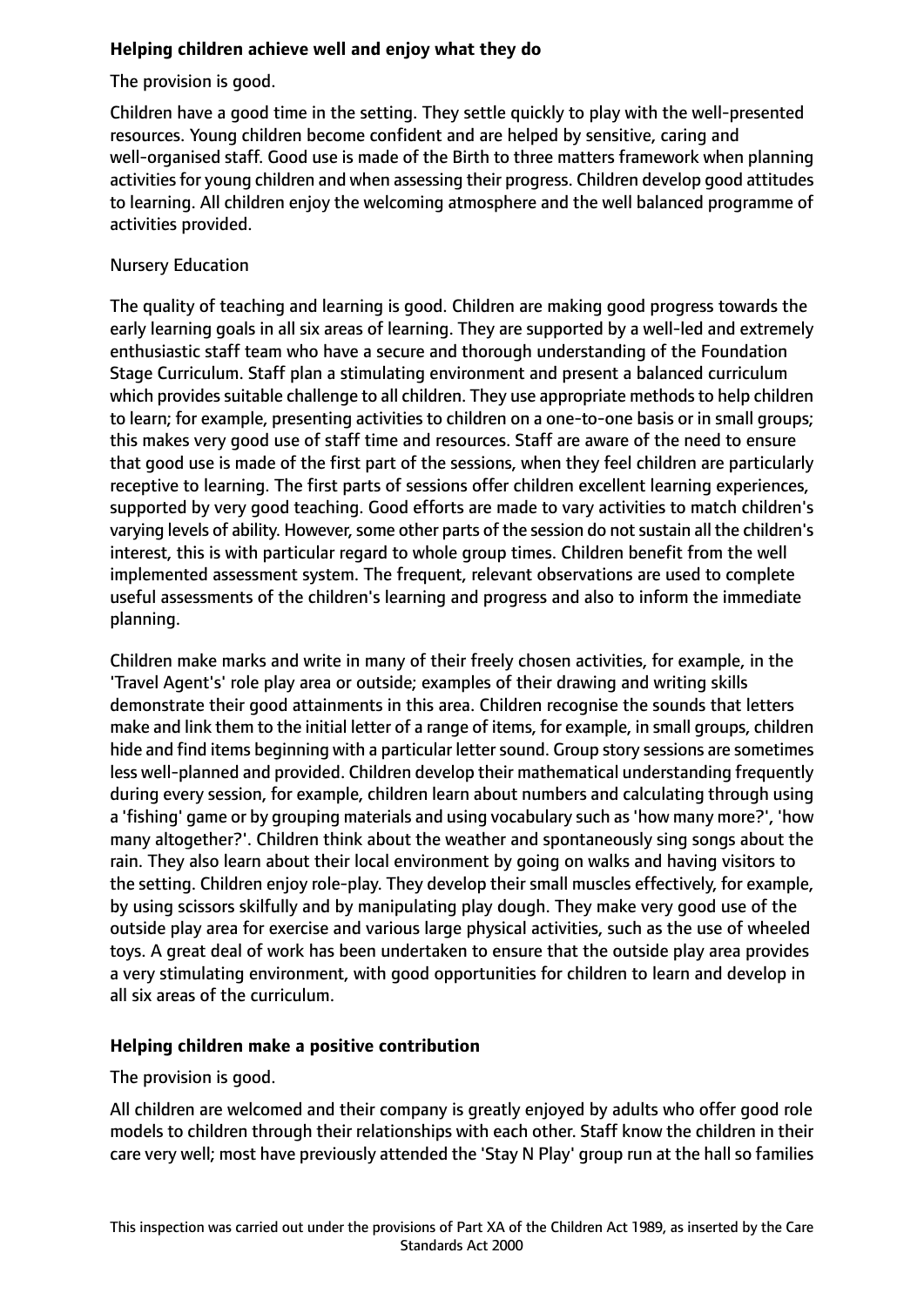already know each other; this eases children's transition to being left alone at the setting. Good premises and good record keeping of the children's progress both support the care of all children and their individual needs very well.

The nursery works in partnership with local authority support services, in order to meet the specific needs of children attending with disabilities. Children receive one-to-one support if necessary and there are good systems in place to ensure that the staff team communicates and works together to facilitate children's progress and development. The nursery is currently developing a sensory area, in order to enhance their provision.

Children respond well to good behaviour management and plenty of praise and encouragement. They are given clear expectations and the lively programme of events retains their interest. Simple rules for good behaviour are displayed and often referred to. Children demonstrate their ability to cooperate with others on many occasions, for example, when making good, independent use of the computer. Children are able to concentrate at ongoing activities very well, for example in lone play with the play dough, or with an adult to make 'smoothies'. Some children exhibit quite challenging behaviour. Staff demonstrate good behaviour management techniques and work well, in partnership with each other, to offer explanations and sanctions if necessary. Children are encouraged to consider the needs of others. They show wonder and fascination, for example, when making the 'smoothies'. They learn about festivals in other cultures. They benefit when people, such as police officers or paramedics, visit the nursery. In all these ways children's spiritual, moral, social and cultural development is fostered.

The partnership with parents and carers is good. Children benefit very much from the warm welcome their parents receive at the nursery. Information is shared efficiently regarding children's day-to-day care, for example, at the beginning and end of sessions. This means that children are cared for in accordance with their parents' wishes and their individual care needs are well-met. Parents are offered appointments with staff, in order to discuss their children's learning and progress. Parents receive good written information, for example, in monthly newsletters. Curriculum plans are displayed for them to see and notice boards in the lobby area are very informative. Children may borrow books from the nursery to enjoy at home. All these measures support children's continuity of care very well.

## **Organisation**

The organisation is satisfactory.

Children play in a well organised setting where they are cared for by staff who are enthusiastic and interested in their work with children. Dedicated staff are committed to ongoing professional development and this enhances the experiences of the children in their care. Rooms, and the outside play area, are well organised to provide a pleasant environment and activities are interesting, and exciting. Good ratios are maintained to ensure that children receive prompt support when they need it. The setting meets the needs of the range of children for whom it provides.

The nursery is managed by a voluntary committee. Committee members have been checked for their suitability. However, the committee has been without a chairperson, or a person nominated by the committee to be a point of contact for Ofsted, since the resignation of the previous chairperson. Ofsted, as the regulator of the provision, has not been informed about this significant change in the management of the nursery. This is a breach in regulations. The nursery has been waiting for their annual general meeting, to be held at the beginning of July, to update Ofsted about the new management committee, the new chairperson, and the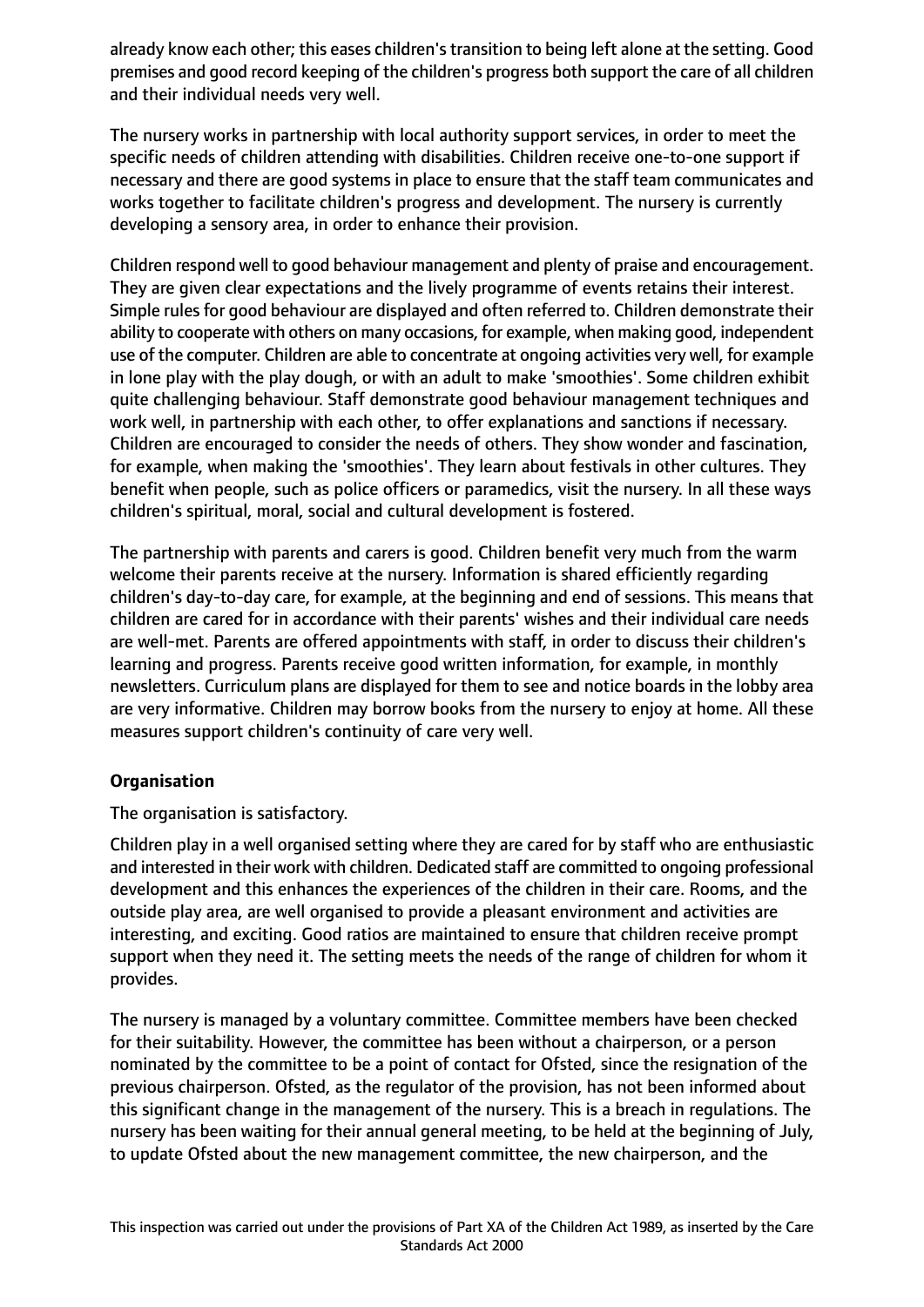nominated person. However, in the interim, children have been placed at potential risk, in the event of a significant event at the nursery and the need for investigations into matters. All other measures and documents needed to support the children's care and welfare are soundly organised.

The leadership and management of the nursery education is good. Staff have regular meetings to monitor the quality of provision, for example, daily meetings to update children's records and evaluate the sessions, and weekly staff meetings. Staff are reflective practitioners and their commitment to ongoing improvement evidences their dedication to providing quality care and education for the children. The staff team is well-led. The setting receives support from local authority advisers, which most recently has focused on the provision made for children with disabilities or additional learning needs.

## **Improvements since the last inspection**

At the last inspection the nursery was asked to ensure that at least one member of staff with a current first aid certificate is present at every session. All staff now hold appropriate first aid qualifications. Children's health care and safety have been improved as a result. They were also asked to demonstrate how children access clean warm water in the toilet facilities while maintaining safety at all times. Some progress has been made with this. Staff report that a device has been fitted to thermostatically control the water temperature and ensure that water emanating from hot taps does not become too hot. The reality is that water is sometimes light brown in colour. It is still sometimes too hot to be comfortable for children to use, though it is certainly not hot enough to burn them. Thus staff report that children do not like using the hot tap. Children are taught the importance of hand washing after using the toilet and before eating. They are monitored to ensure that soap is used. However, facilities still fail to support good hand washing procedures for children and this aspect of provision therefore remains a recommendation to be further addressed at this inspection, since hand washing is the single most important action that everyone can undertake to reduce the transmission of infection.

In order to improve the nursery education for children, the nursery was required to continue to develop planning to show how more able children can be extended and all recording is consistent. Both planning and record-keeping are good and support staff very well in delivering the curriculum to children. Staff have made good improvements to identifying children who require more challenge or support in their learning. Their observations of children's learning and development are very regular and consistent and influence planning for individual children. All children benefit from the ways in which plans and activities are varied to ensure that all tasks, except for whole group sessions, are now well-matched to their different ages and stages of development.

## **Complaints since the last inspection**

Since the last inspection, there have been no complaints made to Ofsted that required the provider or Ofsted to take any action in order to meet the National Standards.

The provider is required to keep a record of complaints made by parents, which they can see on request. The complaints record may contain complaints other than those made to Ofsted.